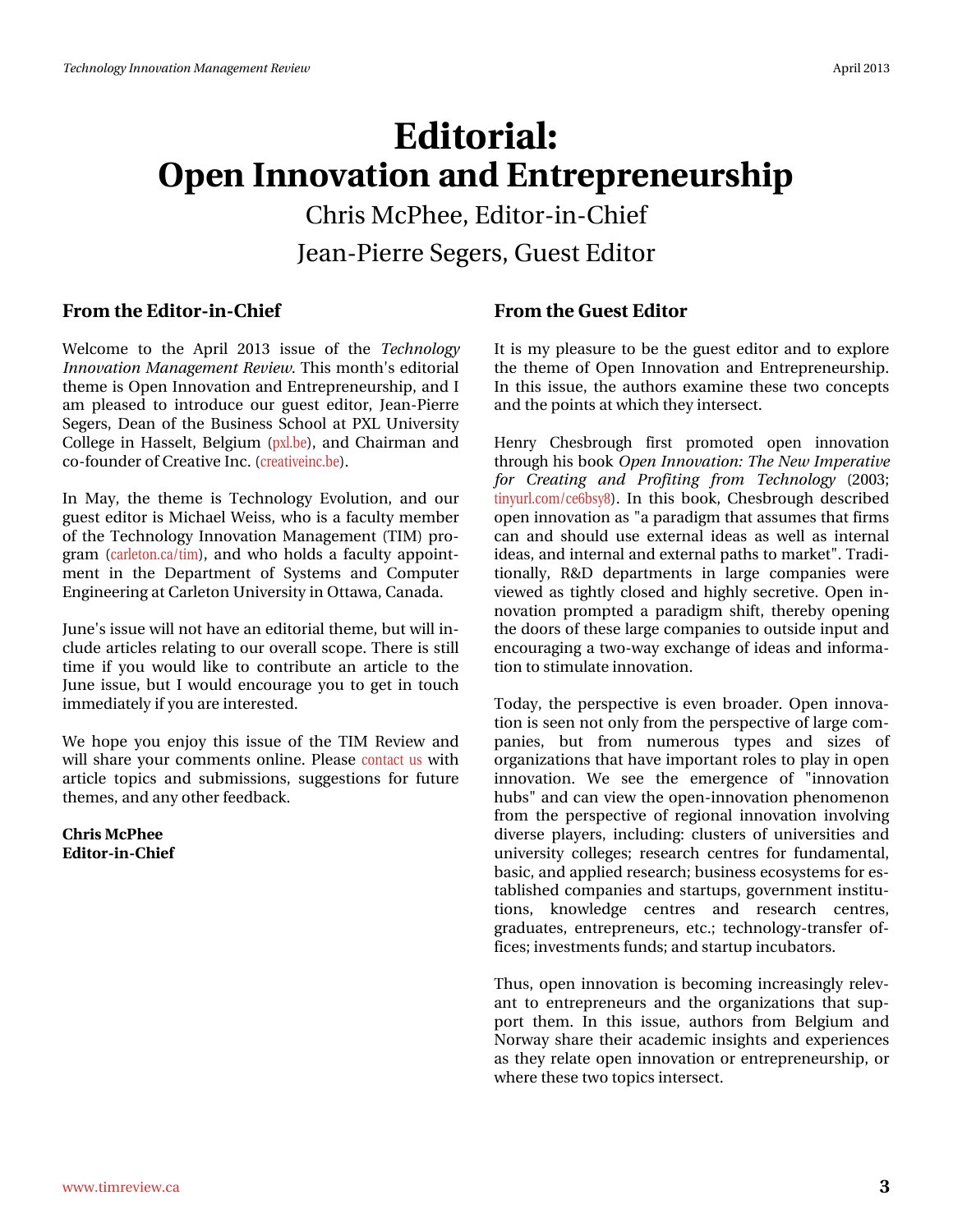## **Editorial: Open Innovation and Entrepreneurship**

*Chris McPhee and Jean-Pierre Segers*

In the first article, **Wim Vanhaverbeke**, Professor at the University of Hasselt in Belgium – and one of Henry Chesbrough's frequent collaborators on the topic of open innovation – offers a new perspective on open innovation by going beyond the innovation funnel. At its origin, open innovation was closely linked to new product development, the innovation funnel, and business models in large companies. However, Vanhaverbeke argues that organizations in different types of industries can benefit from open innovation even when they are not developing new products or services. The integration of open-innovation initiatives into the corporate strategy of the firm can open up the full potential of open innovation and give it a "second wind" for additional growth.

Next, we have two articles that provide insights and case material on the topic of open innovation in the highly developed Norwegian maritime-oil industry. First, **Marina Solesvik** and **Magnus Gulbrandsen**, from the Center of Technology, Innovation and Culture (TIK) at the University of Oslo, Norway, examine the challenge of selecting partners for open innovation. They consider open innovation from the point of view of causation and effectuation approaches, as well as social networking, by closely examining an open-innovation project in the maritime industry aimed at creating a state-of-the-art hybrid ship that uses liquid natural gas and hydrogen as power sources. The results of their case study will be of interest to policy makers and academics, but practitioners in particular will appreciate the authors' insights on choosing partners for open innovation.

Next, **Tatiana Iakovleva**, Associate Professor in the Stavanger School of Business at Stavanger University, Norway, argues that an entrepreneurial mindset might help small and medium-sized enterprises move toward an open-innovation approach. Using the example of a Norwegian firm operating in the maritime-oil industry, her article shows how innovative action may depend on the combined influence of entrepreneurial orientation within the firm and knowledge-providing cooperative links with knowledge providers. Moreover, this article examines the links between open innovation, the entrepreneurial behaviour of small and medium-sized entreprises, and firm performance.

In the fourth article, I focus on the biotechnology clusters that have been emerging in Belgium over the last few decades within the framework of the regional system of innovation. Through a case-based analysis, I demonstrate that strategic technology partnerships between new biotechnology firms and established, large, and international (bio)pharmaceutical companies have a significant impact on the survival and growth of these new biotechnology firms. I argue that new business models should be developed to foster the creation and growth of new biotechnology firms and lower their exposure to risk. In particular, open innovation could play an increasingly important role in the success of new biotechnology firms. For example, one approach pharmaceutical companies have been taking to replenish their drug development pipelines is not only investing in early-stage biotechnology companies, but also opening innovation centres to help these companies grow.

In the fifth article, **Sven De Cleyn**, **Frank Gielen**, and **Jan Coppens** from the iMinds research institute in Belgium, describe how iMinds' incubation and entrepreneurship programs act as a catalyst for open business ecosystems. Traditionally, universities and public research organizations have emphasized the commercial or societal applications of knowledge and technologies developed within a given research organization. At iMinds, however, the incubation and entrepreneurship program represents a new model of open cooperation, where all relevant stakeholders contribute to a business ecosystem, through which spillover effects are generated to the potential benefit of all participants.

Finally, my special thanks go to Nadia Noori, for introducing me to the TIM program, and to Chris McPhee, for his continuous expert feedback throughout the production of this issue. We hope the insights from these articles will help you in your own efforts with open innovation and entrepreneurship.

**Jean-Pierre Segers Guest Editor**